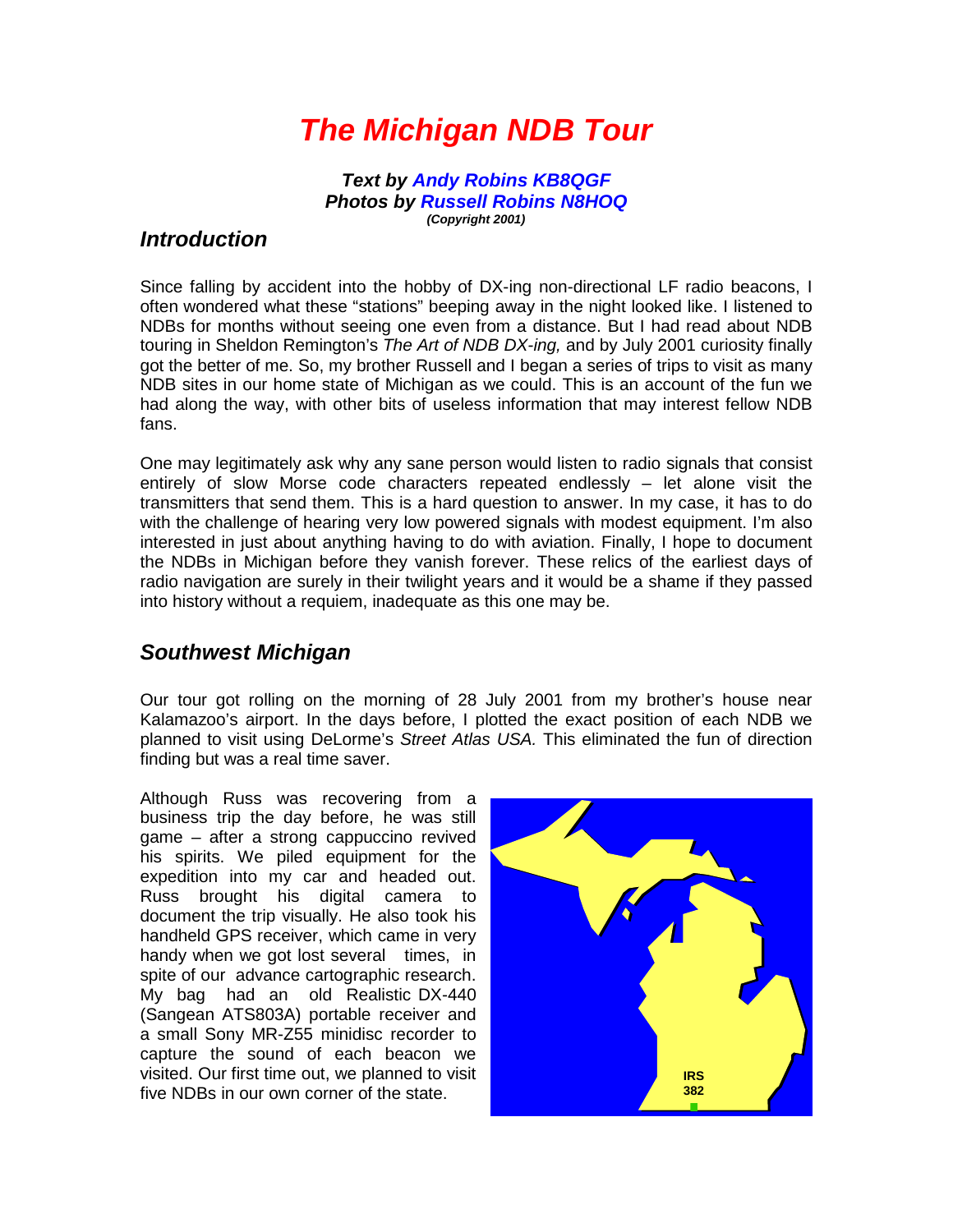We headed east on I-94, then south on state highway M-66, to visit the first NDB on our list: **[IRS](http://www.alan.gale.clara.co.uk/ARarticle/IRS.mp3)** on 382 kHz in Sturgis. This turned out to be a roundabout way of getting there, however it was a nice day and we enjoyed the ride. Sturgis is a small town in Saint Joseph County, just north of the Michigan-Indiana state line. **IRS** is the beacon for Kirsch Municipal Airport there and is classed by the FAA as "MHW" with a power of 25 watts.

After briefly losing our bearings and taking an unplanned tour of Sturgis' small industrial park, we made our way to the airfield. The antenna for **IRS** was immediately evident as we rounded a small hangar and parked along a runway. The NDB is located at the center of the airport in what appears to be a bean field. Like the airport, it owned by the City of Sturgis. Despite the fact that it was a sunny Saturday morning, there was little activity on the field. One small twin was preparing for departure but appeared in no hurry to leave. A Bell Jet Ranger helicopter and several other small aircraft sat idle on the apron. The field has two runways: 18/36 and 06/24. Approach and departure control are handled by Kalamazoo (AZO). There is no tower, so pilots use the Unicom frequency 123.050 MHz to announce their intentions. AWOS is available on 121.325 MHz.



The most striking thing about **IRS** is the great length of its antenna. The horizontal "top hat" element is strung between two 30-foot red and white telephone poles parallel to Runway 06/24. The transmitter for the beacon is in a small, weatherproof housing mounted on a post halfway between the two poles. The connection of the vertical radiating wire to the horizontal wires looks rather crude. Even so, **IRS** has a big signal at my home in Kalamazoo, 30 miles to the NNW. It almost always dominates the 1020 Hz sidebands of 382 kHz and is virtually impossible to null completely with the loop. SP in Springfield, Illinois, will also be heard well on this frequency, but only on the –1020 Hz



offset. On spectacular nights, you may hear POS in Port of Spain, Trinidad, with its +1020 Hz DAID signal. This one is about 2,630 miles away from me and is the second-most distant NDB I've logged to date, after Easter Island's IPA on 280 kHz. That one is more than 5,000 miles away and set a distance record I doubt I'll break anytime soon.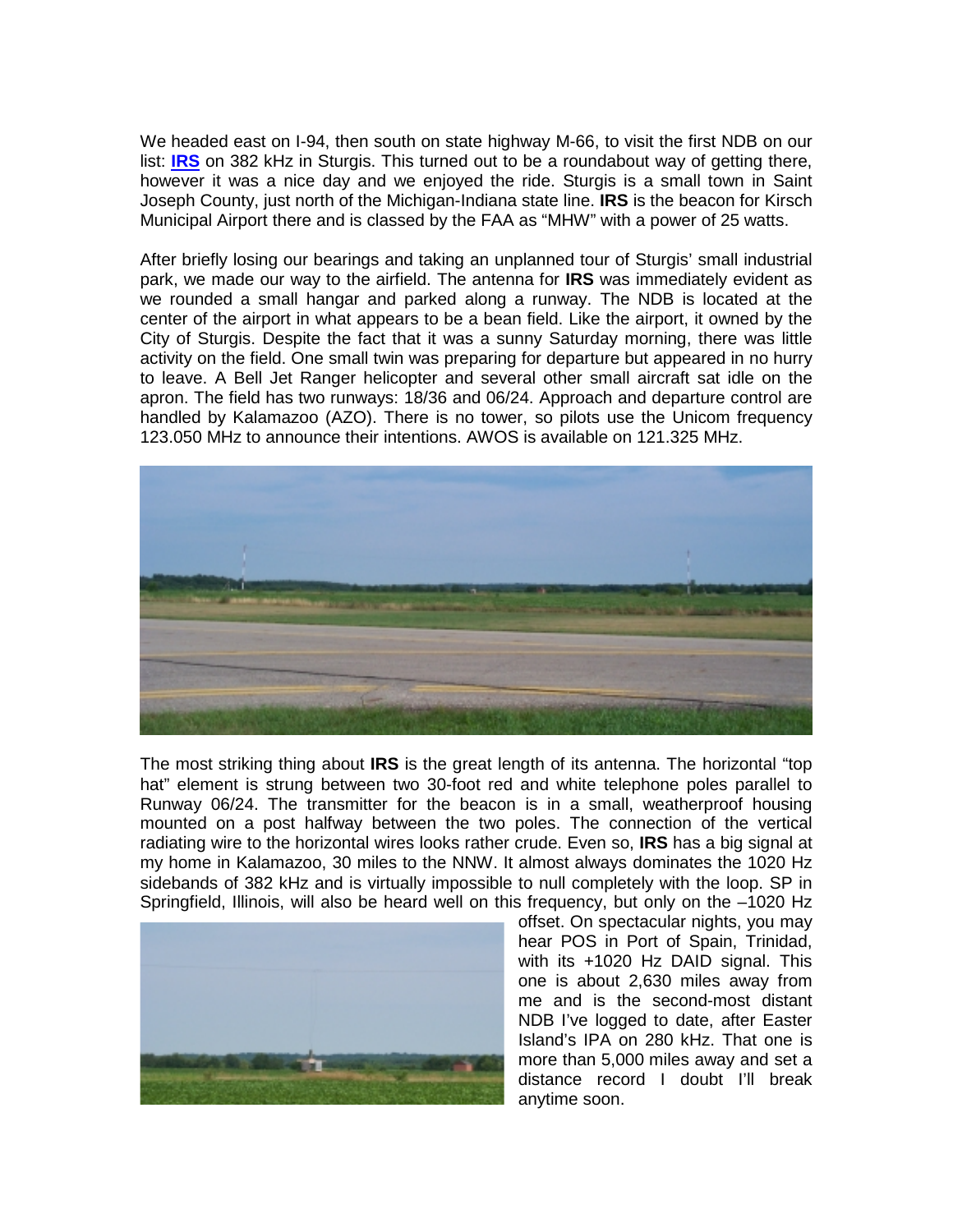

Our next stop was Three Rivers, Michigan - the home of powerhouse **[HA](http://www.alan.gale.clara.co.uk/ARarticle/HAI.mp3)I** on 407 kHz. Three Rivers is also in Saint Joseph County and is about twenty minutes from Sturgis on state highway M-60, via US 12 and US 131. The Three Rivers airport is on M-60 just east of town. The NDB is in the MHW class and is about as plain as they come with two telephone poles

supporting an end-fed single-wire. The antenna runs parallel to the airport driveway with the transmitter inside the small house that serves as the airport office. The antenna feed line enters the building through a small hole punched in the wall. The City of Three Rivers owns the airport and operates the beacon.

There is no tower at Three Rivers, so traffic approaching and departing D.R. Haines Municipal Airport is controlled from Kalamazoo. Unicom is on 122.8 MHz, the most common frequency used for this purpose at uncontrolled airfields in Michigan. When we visited, the field was even sleepier than the one in Sturgis with no activity observed on the ground or in the air. However, this somnolent atmosphere does attract student pilots who would rather practice here than at Kalamazoo/Battle Creek International Airport, which is a lot busier. There are two runways at Three Rivers: 09/27 and 05/23.

Despite its rudimentary antenna, **HAI**'s 40-



watt signal is extremely strong in Kalamazoo, about 30 miles north of the airport. Nevertheless, 407 kHz has been a fairly "productive" frequency for me. AQ in Appleton, Wisconsin, and IL in Wilmington, Ohio, are almost always audible day or night on 1020 Hz offsets. H from Montreal's St. Hubert Airport is also a regular at night on the +400 Hz side. Others heard on 407 kHz include RZZ in Roanoke Rapids, North Carolina; RXW from Watersmeet in Michigan's "Upper Peninsula" and IE in Natchitoches, Louisiana. Receiving these is a lot easier when **HAI** is off the air, which can be the case for days or weeks at a time. I suspect someone may switch the beacon off and forget to turn it back on.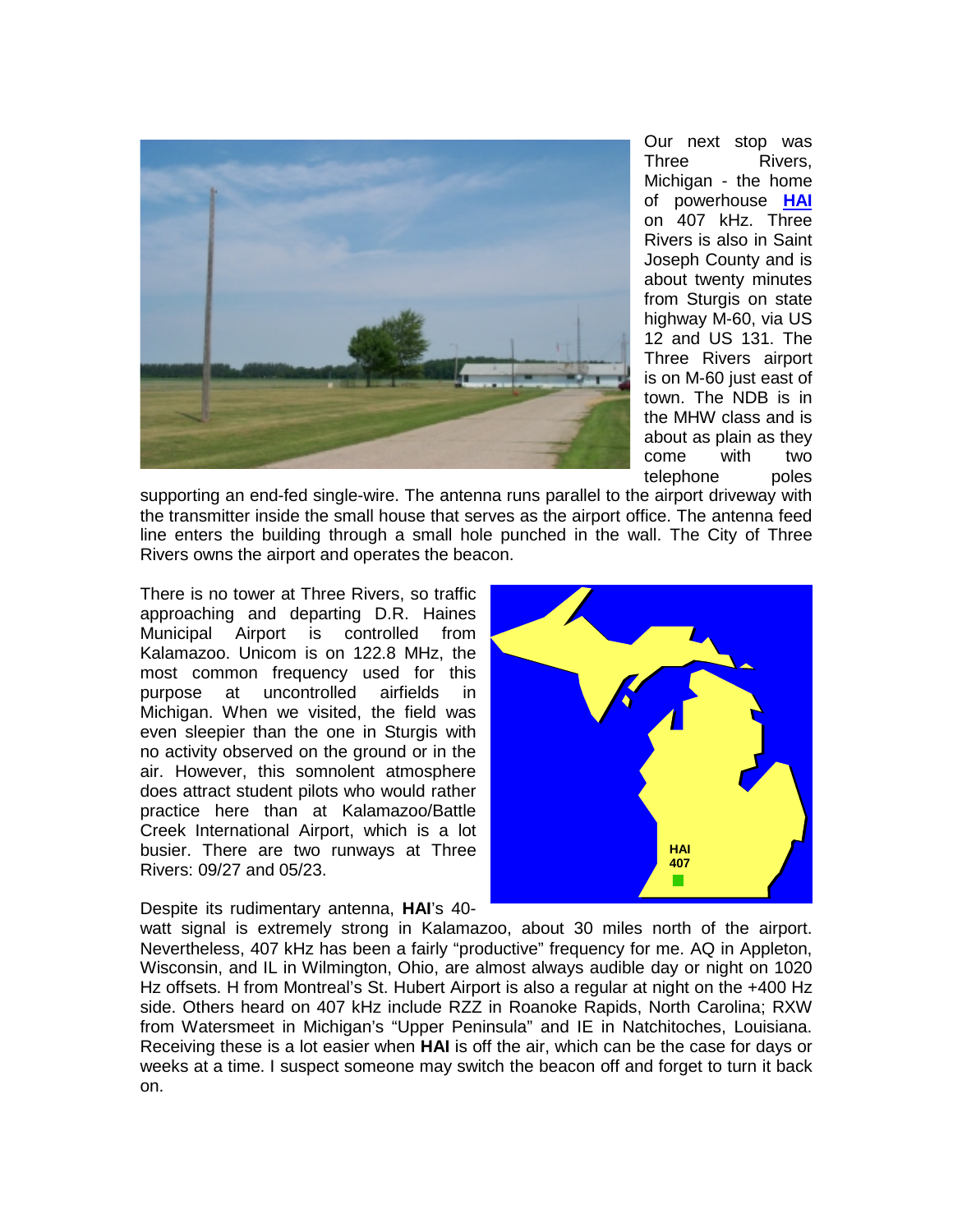Having fortified ourselves with lunch at the Three Rivers McDonald's ("the taste that stays with you through four states"), Russ and I headed north to visit our local NDB: **[AZ](http://www./alan.gale.clara.co.uk/ARarticle/AZ.mp3)** on 371 kHz in Kalamazoo. Unlike the first two beacons, this one is not located at an airport. That's because it is a "locator outer marker" (LOM) beacon for the instrument landing system (ILS) at Kalamazoo/Battle Creek International Airport. **AZ** is on the northern edge of the small village of Vicksburg, 6.3 nautical miles from the southern end of Runway 17/35. We tried to find it the previous week, following directions from someone who had been there, but couldn't see it because large trees surround the site. We were more persistent the second time and succeeded.



To reach **AZ**, it's necessary to travel down a short twotrack dirt road. A landscaping company that grows evergreen trees and bushes owns this private drive. The NDB sits on the edge of the company's tree lot and is very near a paved pedestrian path converted from an abandoned railway line. It uses the triple-wire, horizontal "top hat" antenna found at many FAAoperated LOMs in this part of Michigan. To the side of the transmitter hut is the antenna array for the 75 MHz ILS outer marker, for which the NDB is the "locator". For some reason, these Yagis are always painted bright red. Pilots home in on the NDB, and when they're directly overhead, the OM triggers a light telling the pilot to intercept the glide path for the ILS.

Since it is only eight miles south of my home, **AZ** has a devastating, S9+ signal, despite the fact that its

transmitter only runs 25 watts. This has not prevented a number of other 1020 Hz beacons on 371 kHz from being heard, however. AI in Anderson, Indiana, LTD in Litchfield, Illinois, and RYV in Watertown, Wisconsin, are all heard well, day or night. After sunset, PUR in Marshall, Missouri; FQW in Murfreesboro, Tennessee; TZT in Belle Plaine, Iowa; and ACQ in Waseca, Minnesota, may appear. GW in Kuujjuarapik, Quebec, is a regular on the +400 Hz offset.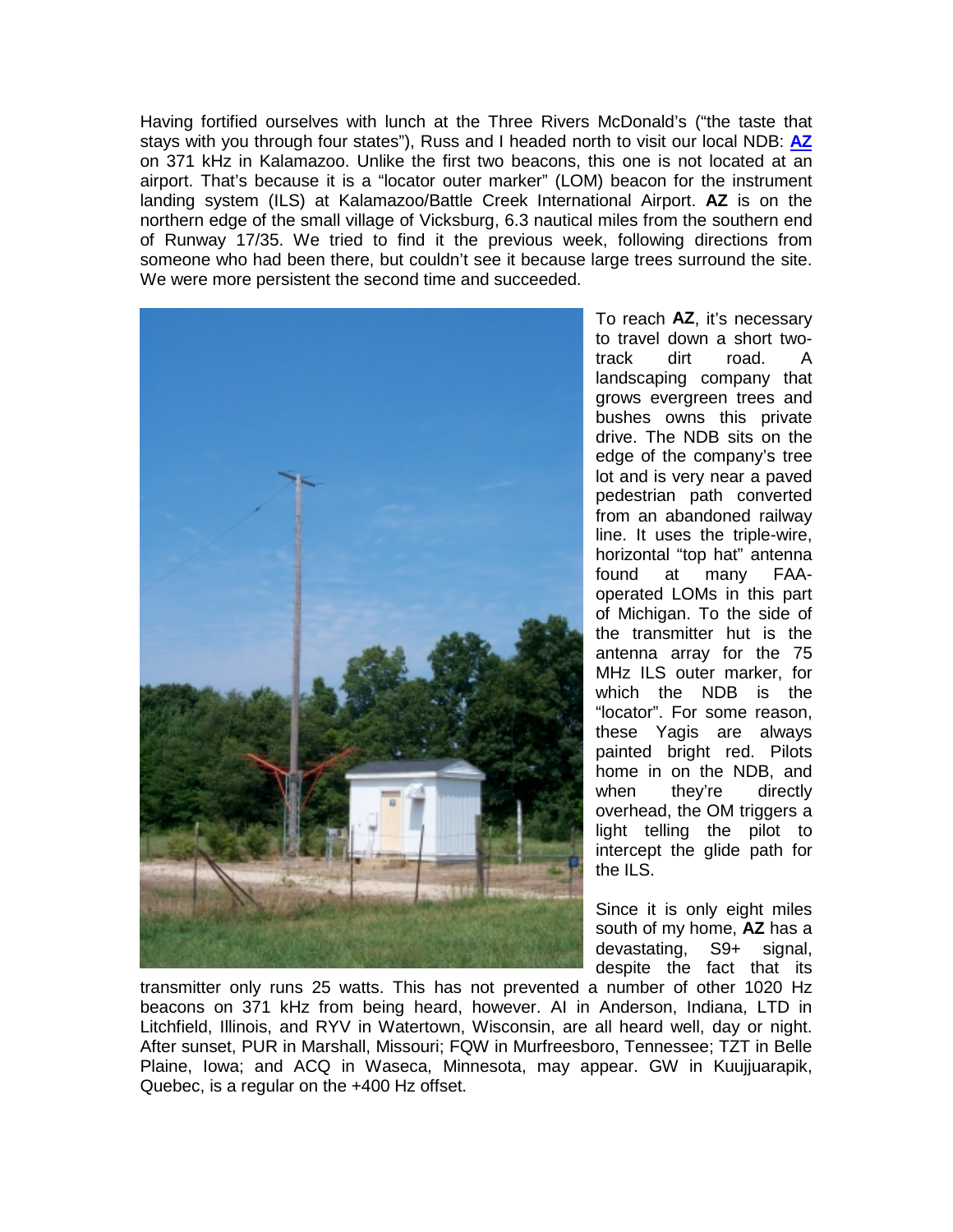

The airport **AZ** serves is a busy regional facility with flights by Northwest, United, American, US Airways, Continental and Air Canada, or their affiliates. The main runway (17/35) is only 6,500 feet long and that limits the airport to DC-9/MD80's and smaller regional jets and turboprops. General aviation aircraft use the shorter runways 09/23 and 05/27. The tower at AZO is on 118.3 MHz for civilian traffic and 308.6 MHz for military aircraft. Approach and departure control use 119.2 and 121.2 MHz, which are paired with 255.9, and 340.9 MHz. If there's too much traffic to handle on these primary frequencies, 123.8 MHz is also available, but it is rarely used. ATIS operates on 127.25 MHz, ground control on 121.9 MHz,

clearance delivery on 121.75 MHz and the Unicom channel monitored by Duncan Aviation is 122.95 MHz. The airport is also the home of the Kalamazoo Aviation History Museum, better known locally as the "Air Zoo". Until they were grounded because of insurance problems, the Air Zoo flew immaculately restored examples of many fighter aircraft from World War Two and the Korean War. The museum still offers pleasure flights aboard its equally pristine Ford 5AT Trimotor built in 1929. The museum uses 129.15 MHz to talk with its aircraft and this frequency is also "Air Boss" during the annual "Warbirds Over Kalamazoo" fly-in held in July.

The VOR (Visual Omni Range) beacon at the airport identifies as **[AZO](http://www.alan.gale.clara.co.uk/ARarticle/AZO.mp3)** on 109.0 MHz. The "localizer" for the ILS idents as **[I-AZO](http://www.alan.gale.clara.co.uk/ARarticle/IAZO.mp3)** on 110.9 MHz.

From Kalamazoo, we headed west on I-94 to visit **[BE](http://www.alan.gale.clara.co.uk/ARarticle/BE.mp3)** on 397 kHz, the LOM for the ILS at Southwest Michigan Regional Airport in Benton Harbor. It and "twin city" Saint Joseph are on the shore of Lake Michigan, about 100 miles northeast of Chicago. However, **BE** is just over five nautical miles to the southeast of the airport near the tiny crossroads of Millburg, south of the freeway exit at Coloma. The beacon is the locator for the Runway 13/31 ILS outer marker. The field also has two other runways: 09/27 and 18/36.

Finding **BE** isn't easy, even with its location pinpointed on the map, although it's only about 0.2 mile south of Kaiser Road in rural Berrien County. The NDB is on the edge of an orchard and the "official" access road is the farm's driveway. Russ and I decided to approach from the east, however, using a dirt two-track on a neighboring farm that grows squash and

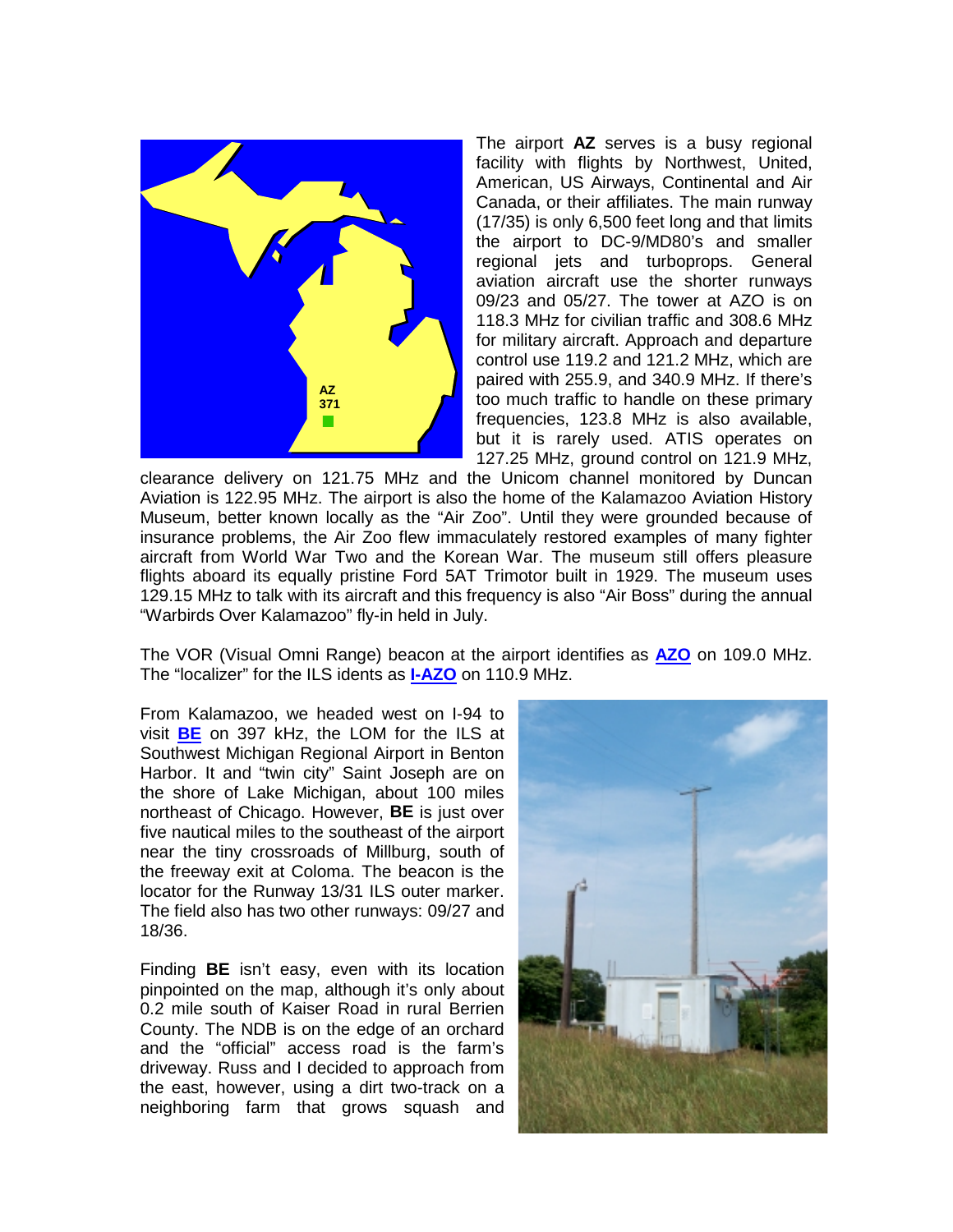

zucchini. The track runs past mobile home trailers used by migrant farm workers who must have thought we were out of our minds. From the outside, **BE** looks almost identical to **AZ**, except that its transmitter shack is a bit smaller. They look so similar that my brother remarked it appeared the FAA had dumped "NDB kits" around the area for quick assembly.

The Benton Harbor airport used to have a control tower but this was closed by the FAA some years ago to cut costs. The airport uses the old tower frequency 123.0 MHz as Unicom. The VOR beacon on 116.6 MHz identifies as ELX. Approach and departure control are handled by South Bend, Indiana,

on 118.55 MHz.

The 25 watts of interference **BE** generates have made 397 kHz a rather disappointing frequency for me. I've also logged these other 1020 Hz beacons: JE in Jefferson City, Missouri; CIN in Carroll, Iowa; CIR in Cairo, Illinois; and MXO in Monticello, Iowa. From Canada, A in Hamilton, Ontario, is a 400 Hz regular despite its extremely modest power of 14 watts.

Russ and I wrapped our first NDB excursion by heading north to the Lake Michigan port of Holland, using the GPS receiver to navigate through a maze of construction detours. As its name implies, immigrants from the Netherlands founded Holland, although its population today is increasingly diverse with many Latino residents joining the descendents of the original Dutch settlers.



Holland's NDB **[HLM](http://www.alan.gale.clara.co.uk/ARarticle/HLM.mp3)** on 233 kHz definitely gets the "Hide In Plain Sight" Award. Its antenna runs next to a paved bicycle path along 152<sup>nd</sup> Street, not too far north of Lake Macatawa. Park Township Airport is immediately to the west. Except for the warning sign posted on the transmitter hut, no one probably would guess that it is a navaid transmitter – unless they are dyed-inthe-wool NDB Nuts. The **HLM** antenna is a simple

center-fed horizontal single-wire. The transmitter of the MHW class runs 25 watts and is operated by Park Township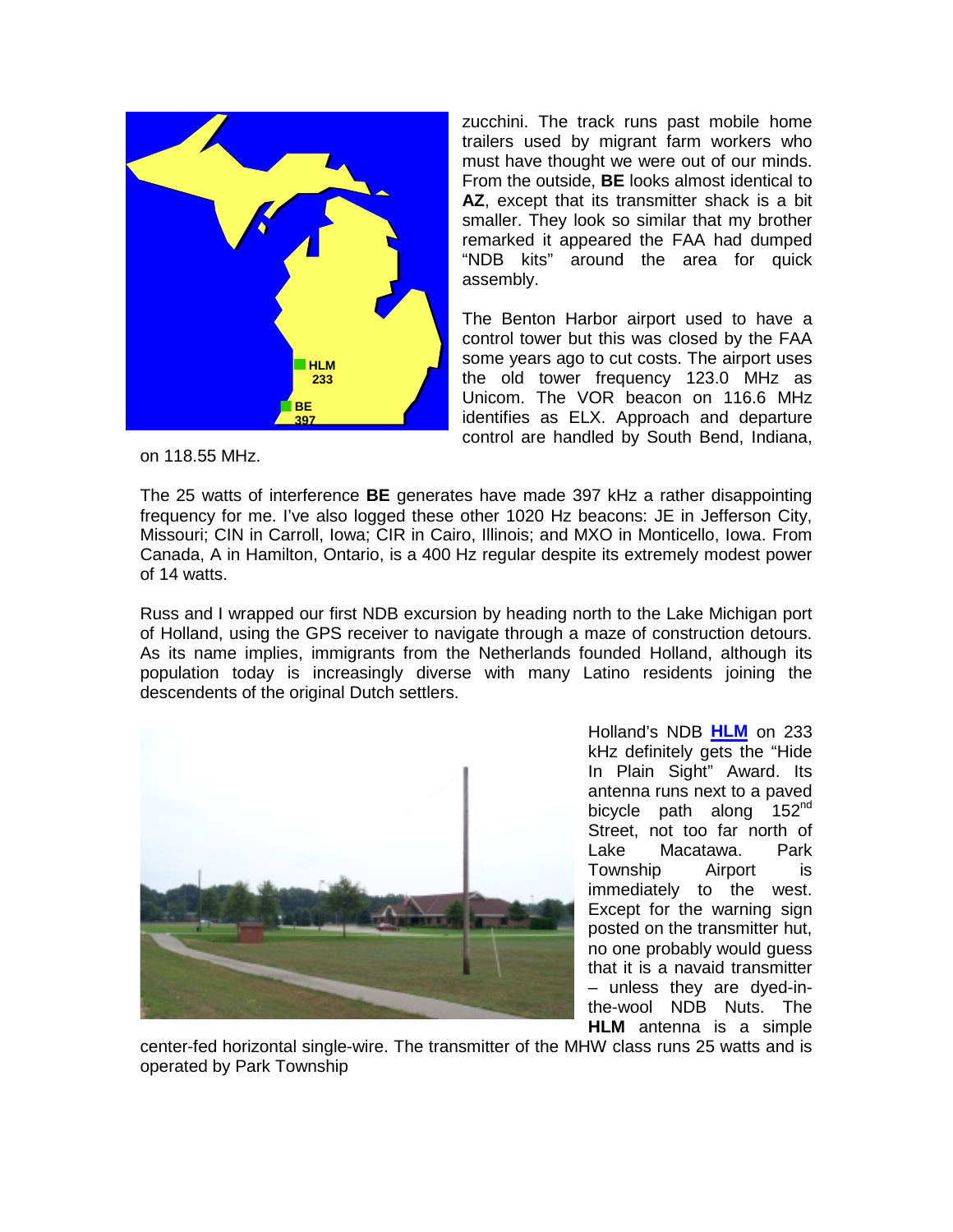

Park Township Airport has two runways: 05/23 and 12/30. The latter is closed from November to March, and when covered by snow. It is an extremely small field with no tower, Unicom being on the usual frequency of 122.8 MHz. Approach and departure control on 119.8 MHz are handled by the airport at Muskegon, Michigan. Using binoculars, we could see a small sign on the fence at the end of Runway 05 warning departing pilots not to make any turns until reaching 1200' MSL to avoid annoying nearby residents. Years before discovering that his brother was mad about NDBs, Russell had an interesting experience flying into this

field in a two-seat "ultralight" aircraft. A bit low on gas, he and his partner landed on the grass next to the runway, then taxied to the street and proceeded to pull into the gas station on the corner. They departed after filling their tank, leaving an open-mouthed audience behind.

Because it's only 48 miles away, **HLM** manages to be a major "pest" for me on 233 kHz, in combination with another 25-watter, PDR in Ottawa, Ohio (by coincidence, **HLM** is located in Ottawa County, Michigan). Their one-two punch has so far prevented reception of other NDBs on either 1020 Hz offset. On the +400 Hz side, however, I hear QN from Nakina, Ontario, almost nightly and BR in Brandon, Manitoba, very infrequently.

Two weeks after our first trip, Russ and I dragged his youngest son along to visit the last semi-local NDB on our itinerary. **[BT](http://www.alan.gale.clara.co.uk/ARarticle/BT.mp3)** on 272 kHz is the LOM for the Runway 05/23 ILS at W.K. Kellogg Airport in Battle Creek. It's named for the man who founded the breakfast cereal company that has its world headquarters in the City.

**BT** is not an easy NDB to find, even after you pinpoint its location on the map. It is 4.4 nautical miles NNE of the airport on Yawger Road and is hidden from view by large trees. The short gravel access road is right next to a private home. A high, barbed wire fence completely surrounds the site, making it very hard to get a good photo. **BT** uses the triple-wire horizontal top hat antenna found at AZ and BE, and the hut enclosing the transmitter is also very familiar.

Kellogg Airport has no scheduled air passenger service but it is a busy hub for freight aircraft. It is also the home of Western Michigan

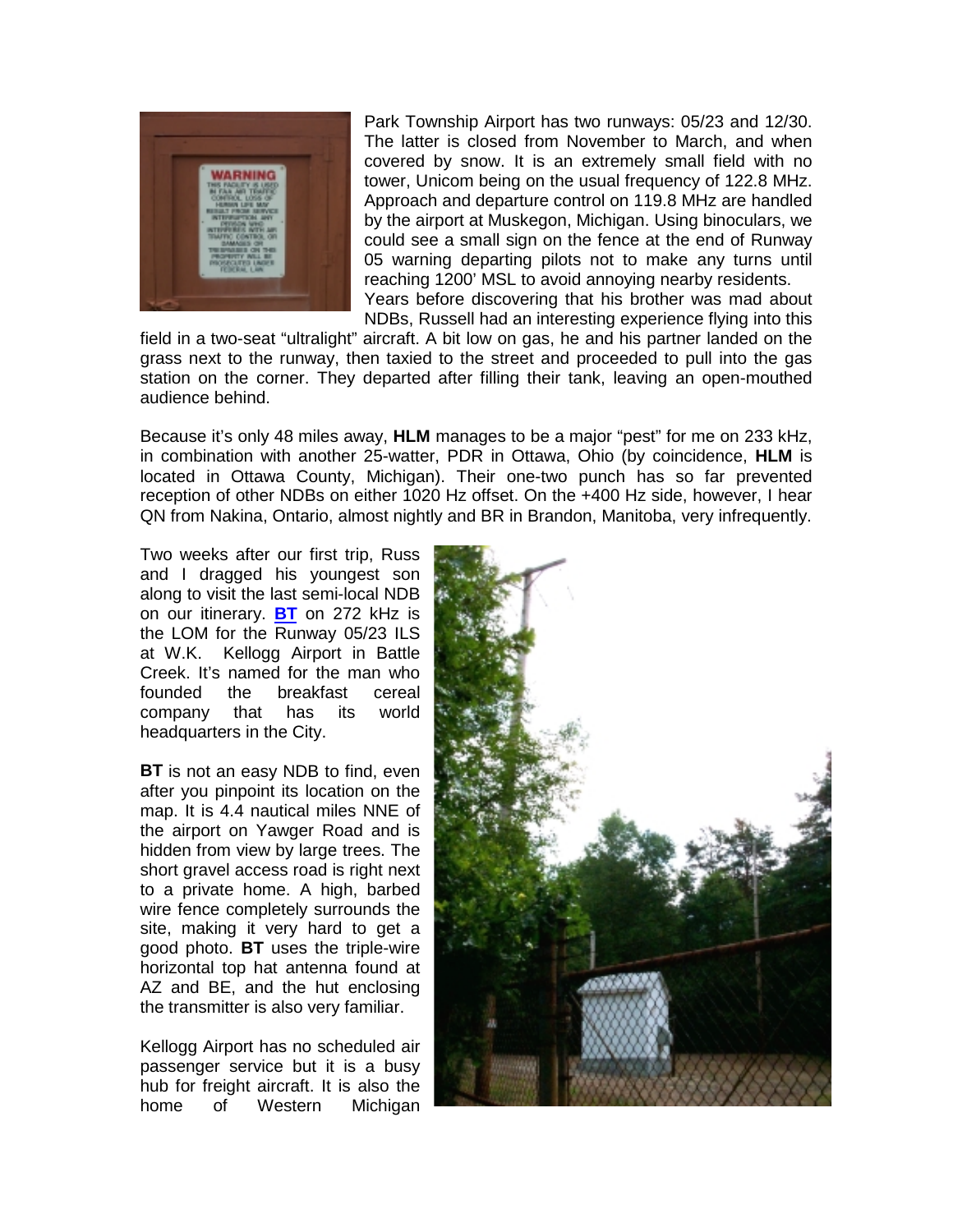University's College of Aviation and the 110<sup>th</sup> Fighter Wing of the Michigan Air National Guard. Despite its name, the 110<sup>th</sup> flies the A-10A "Thunderbolt II" ground attack jet. The unit was active in the Gulf War and more recently over the skies of former Yugoslavia. BTL's tower uses 118.5 MHz; ground control is on 121.7 MHz and ATIS is on 128.325 MHz. The VOR beacon on 109.4 MHz identifies as BTL.

"Milair" enthusiasts have a lot of fun listening to ANG operations in Battle Creek. The tower there uses 239.0 MHz for military traffic while ground control is on 348.6 MHz. The ground control transmitter gets out remarkably well and can be heard on a handheld scanner in parts of Kalamazoo, 20 miles away. The Air Guard command post ("Freebie") uses 267.8 MHz and 140.4 MHz in AM mode. Also keep an ear on 263.1 MHz, the Chicago ARTCC remote site in Goshen, Indiana, and Kalamazoo's UHF approach and departure control frequencies. The aircraft of the  $110<sup>th</sup>$  also use a number of narrow-FM, VHF-low band channels for tactical air-air and air-ground coordination. These include: 41.9, 41.8, 46.85, 36.85, 32.35, 32.45, 34.1, 34.6 and 41.45 MHz. Other ANG frequencies that may be in use at BTL include 385.9 (operations) and AM tactical channels 142.3, 141.55, 140.6, 140.0, 139.9 and 139.7 MHz.

If this isn't enough excitement, the Battle Creek ANG base also uses several narrow-FM frequencies for ground operations. The aircraft maintenance channel, 143.875 MHz, gets heavy use when the A-10s are arriving or departing. Occasionally, one will land with a live but malfunctioning bomb or rocket dangling from a hardpoint. That's guaranteed to generate interesting traffic on 142.0 MHz (Fire/Crash) and 142.5 MHz (Munitions). The other base frequencies are 142.575 MHz (operations); 142.55 MHz (command net); 142.075 MHz (disaster preparedness) and 142.525 MHz (security). None are used much except the security net. Unfortunately for me, this is simplex, so I get only one side of the conversation.



Back in the NDB world, **BT** and its 25 watts only 21 miles away do a very good job making reception of other 1020 Hz beacons on 272 kHz difficult in Kalamazoo. Adjusting the orientation of the loop helps knock down the signal enough to pull in a few others, though, including IK in Kankakee, Illinois; CB in Columbus, Ohio; and TYC in Campbellsville, Kentucky. GP way up in Grand Rapids, Minnesota, has appeared just once. Canadian YQA in Muskoka, Ontario shows up almost every night on the +400 Hz offset. The only other Canadian I've heard on this frequency is W at Montreal's Mirabel Airport in Quebec.

### *Northwest Michigan – Part One*

Our second NDB hunt had to wait until 2 September 2001. We got on the road early for the three-hour drive to the northwestern part of Michigan's Lower Peninsula. This is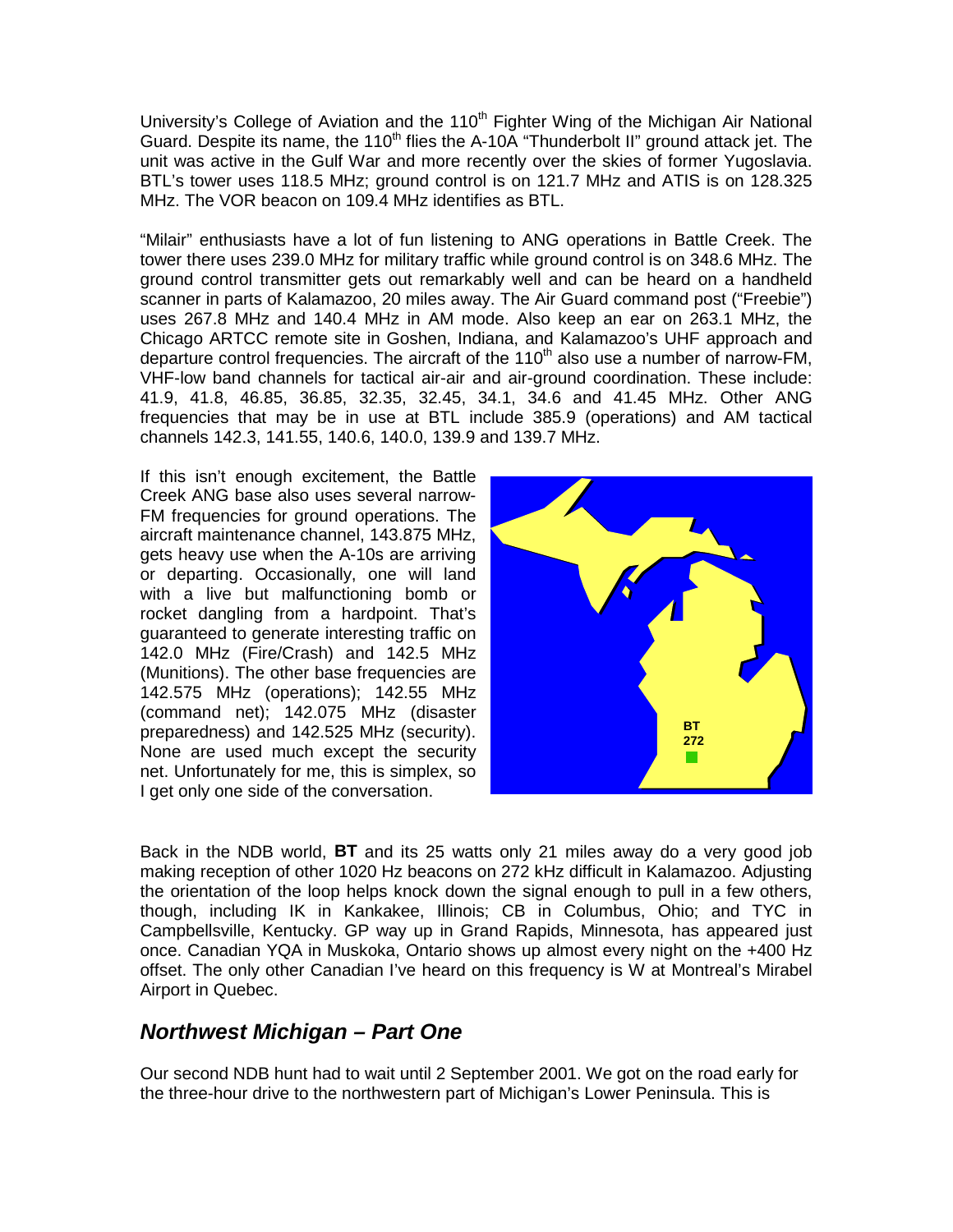probably one of the most scenic areas of the State, however Russ and I were headed places few, if any, tourists ever see.



The long drive allowed us to admire earth's celestial companion glowering on the western horizon and speculate about the optical illusion that makes a "harvest moon" look so big. After another stop at the "Golden Arches" for breakfast in Big Rapids, we arrived at the airport in Cadillac for a look at its "homing" beacon, **[CAD](http://www.alan.gale.clara.co.uk/ARarticle/CAD.mp3)** on 269 kHz. It runs the usual 25 watts but has an interesting variation on the "flat top" antenna - two wires that run parallel in the vertical plane rather than the horizontal version that's common in the southern part of the State. Two metal towers support this array instead of the wooden "telephone" poles usually found at NDBs of this kind. The beacon is a few hundred feet from the

hangars of a private flying club at the end of Sixth Avenue, off  $13<sup>th</sup>$  Street west of US 131. There are no fences but we didn't press our luck and stopped just beyond some bushes next to the hangars.

Cadillac doesn't have a VOR of its own, or a tower. Unicom is on 122.8 MHz and AWOS is available on 128.325 MHz. Ground is on 121.725 MHz. The runways are 07/25 and 18/36. The latter is closed from December through March, and when covered by snow, except for aircraft equipped with skis. The wise pilot will keep an eye out for deer that

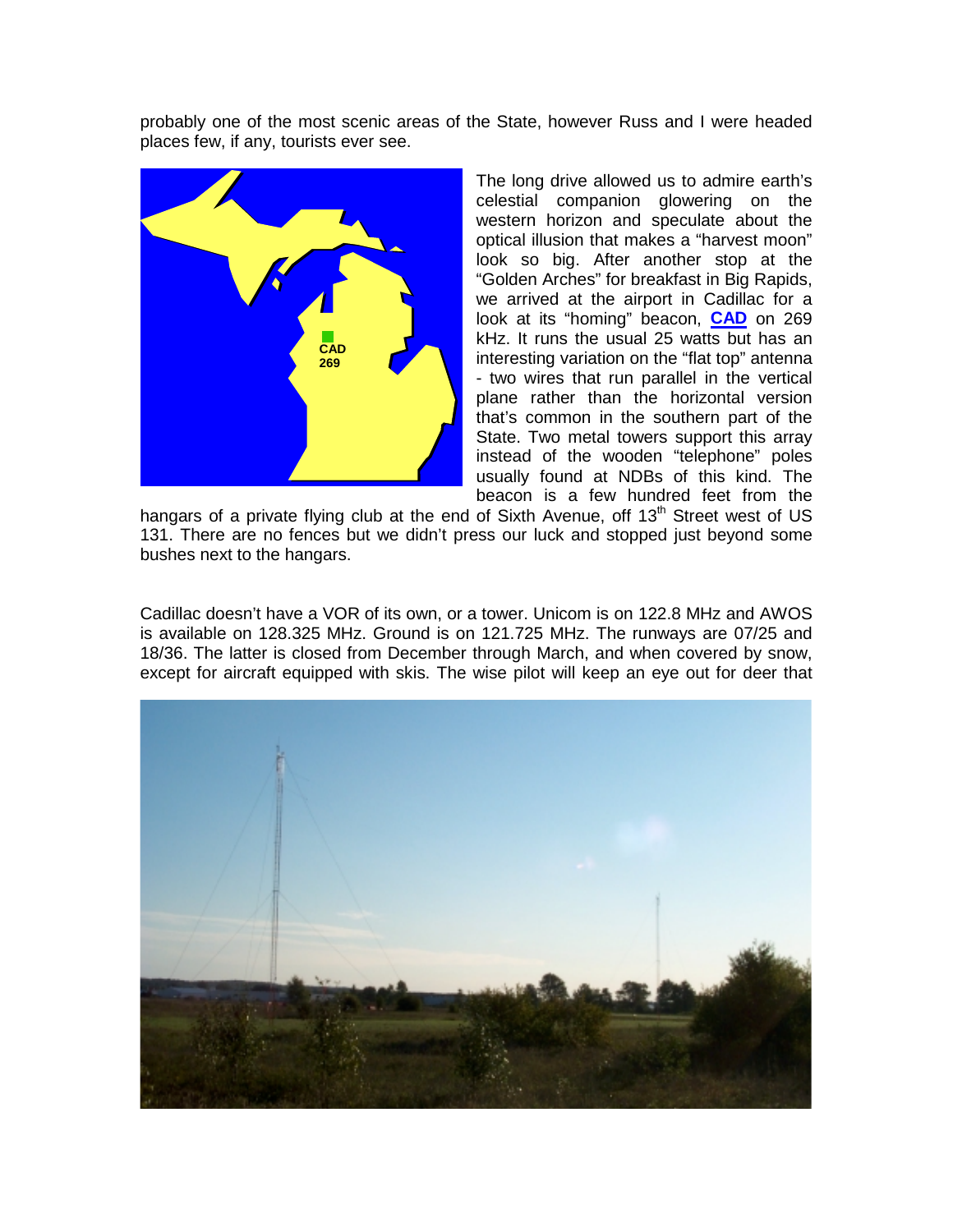wander onto the runways.



**CAD** fights with FN in Flint, Michigan, for control of 269 kHz back home in Kalamazoo. Knocking one down with the loop usually increases the strength of the other. However, I have also logged OSX in Kosciusko, Mississippi; TII in Tiffin, Ohio; and BEX from Bloomfield, Iowa, on 1020 Hz offsets. UDE in Delta, Manitoba, shows up fairly often on the +400 Hz side, especially in the hours before dawn.

Almost two hours after leaving Cadillac, we found **[TV](http://www.alan.gale.clara.co.uk/ARarticle/TV.mp3)**, the

LOM for Cherry Capital Airport in Traverse City. As you might guess from the name, Traverse City is in the heart of Michigan's fruit country. Although most cherries still wind up in pies, enterprising farmers have come up with ways to make all sorts of unlikely products from their fruit, including hamburger patties and sausage.

The source of **TV**'s signal on 365 kHz is 6.6 nautical miles due east of Runway 10/28, in the Pere Marquette State Forest. The beacon lies behind a farmhouse on Bunker Hill Road. The access road for the NDB and the farm's driveway are one and the same.

**TV** was the first "vertical" NDB antenna we encountered on the tour. The small housing for the transmitter is at the base of the guyed tower and a hut nearby holds the equipment for the outer marker beacon on 75 MHz. I recorded the unusual [soun](http://www.alan.gale.clara.co.uk/ARarticle/TV-OM.mp3)d of this transmitter using an Alinco DJ-X10 hand-held scanner.

When I stopped at the farmhouse to ask if we could drive back to the transmitter site, I had an interesting conversation with the woman who owns the property. She said the FAA had twice signed 15-year lease agreements for use of her land. But she said the

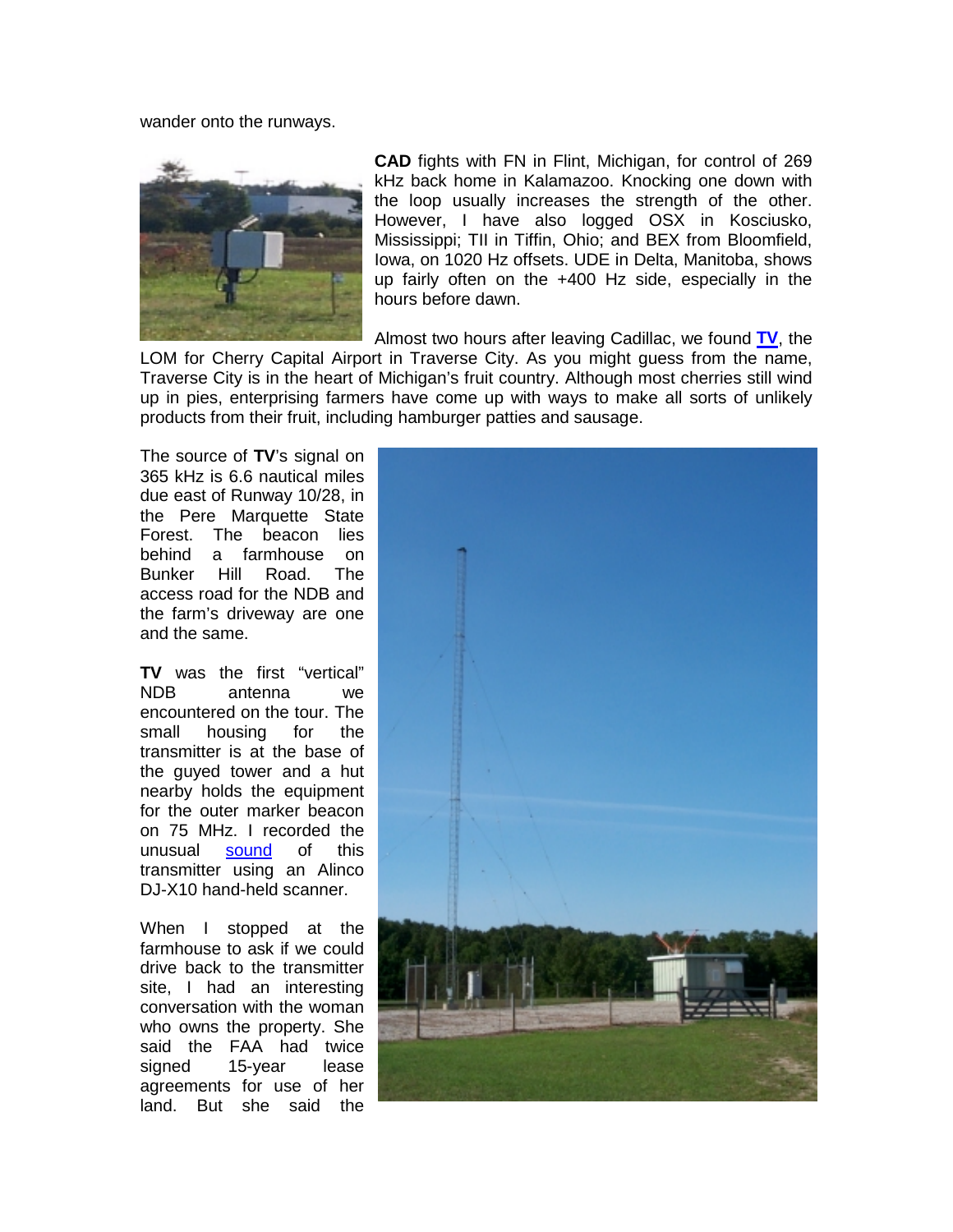agency only offered her a three-year extension in 2000. She added that officials told her they didn't expect NDBs to be around much longer. Bad news for beaconeers. But, after a cheerful warning to mind the bull on the other side of the fence, she told us to go back and take as many pictures as we liked.

Anyone who goes on an NDB tour should always seek permission before crossing private property. Many LOM beacons are on farms or in someone's backyard. It's not worth the ill will and a possible trespassing charge to barge in uninvited. Fences with the usual warning signs surround most FAA-owned NDBs. However, other beacons, especially those at airports, are often in the open. *Never* cross active runways or taxiways to get a closer look. To do so is hazardous to your health and a violation of federal law. Ask someone at the airport office if you have a question about whether access is permitted. Luckily for the NDB-minded tourist, Russ and I have found that many beacons on airport property, and



even some LOMs, are actually quite close to public roads and very easy to see without taking unnecessary risks. If you are fortunate enough to get close to an NDB's antenna and transmitter, look all you want but touch *nothing.*

You'll find the VOR for the Traverse City airport on 114.6 MHz identifying as TVC. For some reason it is 4.6 nautical miles from the field instead of on airport grounds, as is usually the case. The I-TVC "localizer" beacon for the ILS is on 110.7 MHz. Traverse City's tower operates on 124.2 MHz, ground control is on 121.8 MHz and the ATIS uses 126.0 MHz. Pilots in the area communicate with Minneapolis ARTCC on 132.9 MHz.

Cherry Capital Airport has two runways - 18/36 and 10/28. It wouldn't be a northern Michigan airport without a warning to watch out for gulls, geese, deer and even wild turkeys that might take unauthorized strolls down the runway.

Back home in Kalamazoo, **TV** takes turns with FT in Fort Worth, Texas, and AA in Fargo, North Dakota, dominating the 1020 Hz offsets of 365 kHz at night. But it has the channel to itself during the day. Although it is Michigan's most powerful NDB at 300 watts, the signal from **TV** is not especially strong. Others heard on 1020 Hz offsets include MNF in Mountain View, Missouri; PBC in Columbia, Tennessee; PTS in Pittsburg, Kansas; and FKV from Gainesville, George. SYZ in Shelbyville, Illinois, is a lot closer but only pops up every now and then. I've heard just one 400 Hz NDB on this frequency and it's south of the Canadian border: JN in Muncie, Indiana. Both of its sidebands are audible around the clock.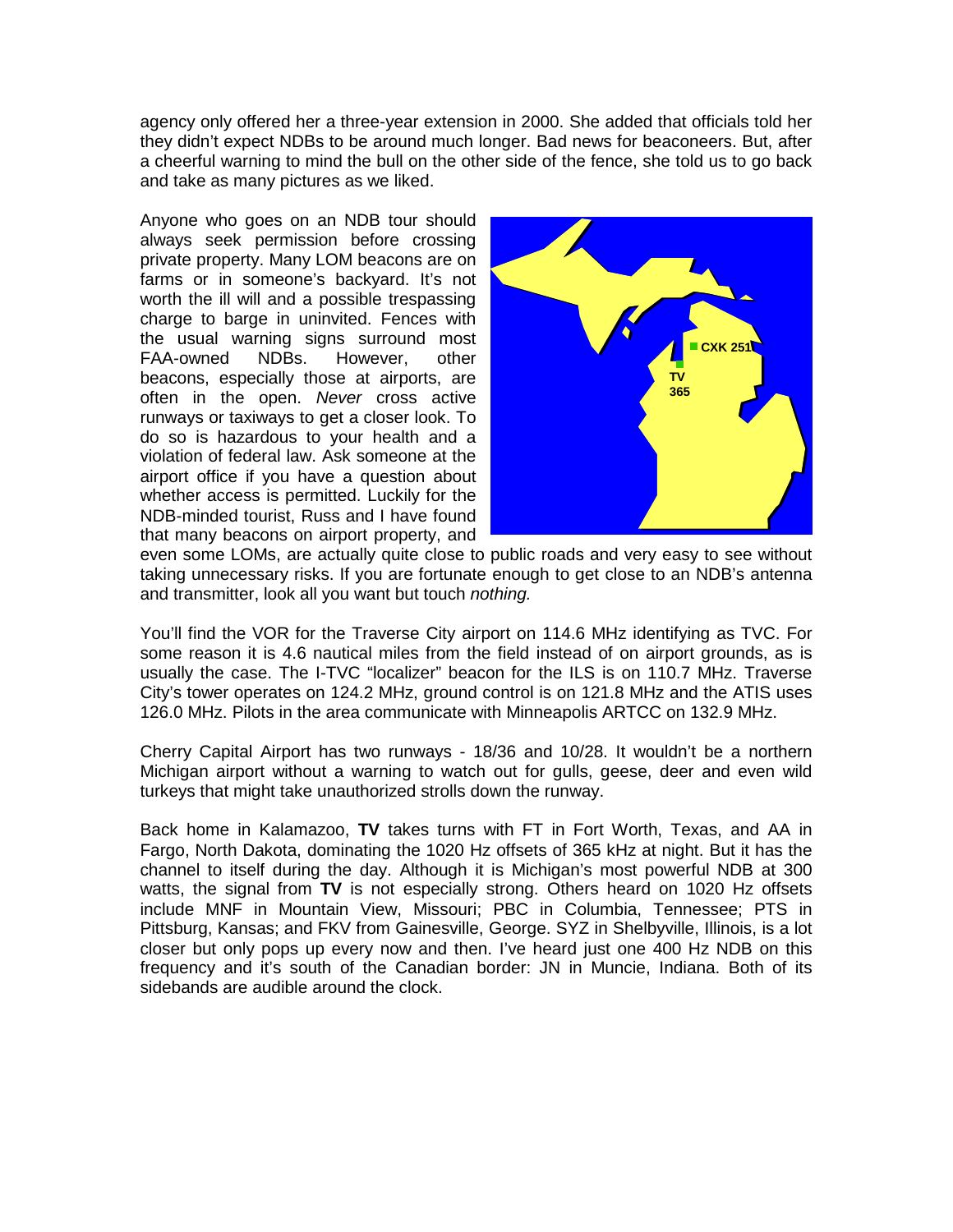

From Traverse City, we headed north into Antrim County and what turned out to be the biggest adventure of the day. Finding **[CXK](http://www.alan.gale.clara.co.uk/ARarticle/CXK.mp3)**, the beacon for the County's small airport in Bellaire, Michigan, proved to be a bit more than we bargained for. This 25-watter on 251 kHz is atypical of "homing" beacons in that it is not located at the airport. The transmitter site is on the edge of a gravel pit 5.6 nautical miles SSW of the field, off Alden Highway. After passing through the small town of Alden at the southern end of Torch Lake, we attempted a shortcut by taking West Elder Road. This quickly turned into a one-lane dirt path suitable only for four-wheel drive vehicles and our borrowed Saturn sedan wasn't up to the challenge. So, we changed strategy and decided to approach the **CXK** from the north. The coordinates on the map indicated that it would be a tenth of a mile northeast once we got to the end of Musico Road. But this turned out to be little more than a driveway for several farmhouses. Even

worse, the road ended much sooner than the map indicated. Figuring the owners of the property wouldn't appreciate unauthorized moto-cross events; we backtracked and were about to give up when Russ spotted a dirt two-track off of Alden Highway. This was the access road for the gravel pit, which was shutdown for the Labor Day holiday. We got about halfway down the path before the sand got too deep, forcing us to pull off to the side and hike the rest of the way up the hill.

We were rewarded at the top with the sight of **CXK**'s transmitter and antenna perched on a bluff overlooking the pit. Its metal "TV-antenna" towers and sideways flat top look similar to the one at CAD in Cadillac. But where CAD is all spic-and-span, **CXK** is rusty and rather down at heel. The small shelter for the transmitter is made of unpainted plywood, with only a "High Voltage" warning sign to indicate what's inside. The scene would have been almost idyllic with the insects chirping and the wind blowing through the trees, were it not for the ugly gravel mine and its crane in the background.

After we got back to the car, our sense of adventure reached new heights when we briefly got stuck trying to get to the main road. I got out and scooped loose sand away from the front tires with my hands, then pushed as Russ carefully maneuvered us out of what nearly became our own private sand trap.

Antrim County's airport is a small affair with a single runway heading 02/20. Unicom is on 122.7 MHz with AWOS using 119.275 MHz. Pilots can remotely activate the ground communication system by keying their radio on 121.725 MHz four times. Only jet and turbine-powered aircraft are required to pay landing fees, which are waived with the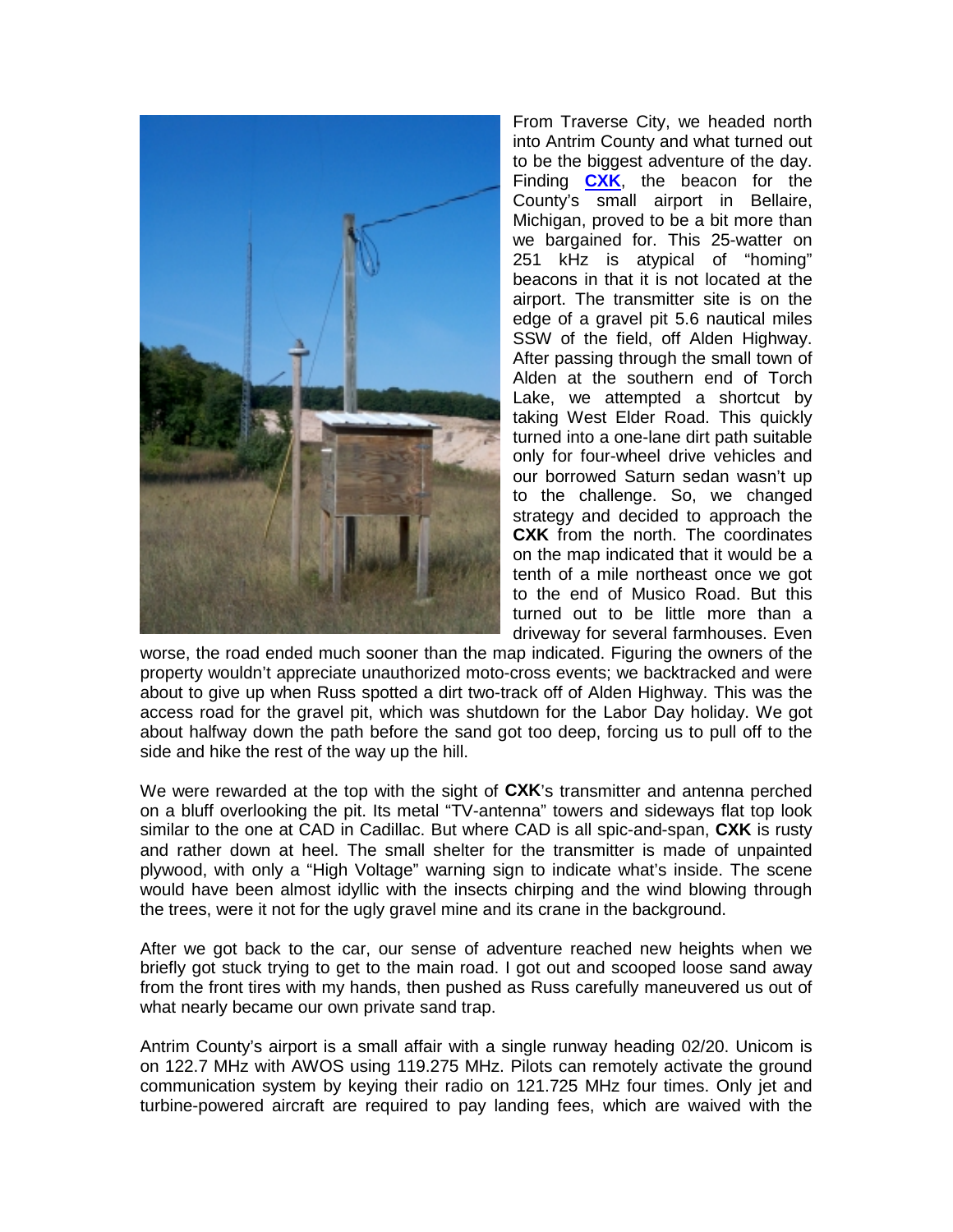purchase of fuel. Pilots are cautioned to watch for the usual assortment of wildlife at all times as well as large snow banks during the winter months.

I don't hear **CXK** often in Kalamazoo but when I do it is almost always in the hours just before sunrise. Its frequency suffers heavy interference from several other beacons that are closer to my home, especially FW in Fort Wayne, Indiana, which is on a nearly reciprocal bearing. The loop doesn't help much in that kind of situation. The other 1020 Hz NDBs I've heard on 251 kHz are PRO in Perry, Iowa; OEA in Vincennes, Indiana; and JZY in Macomb, Illinois.

Next stop - Charlevoix, Michigan, and an NDB mystery. **CVX** in this resort town on Lake Michigan had been off the air for quite some time. The airport's old NDB was dismantled



to make way for a new terminal building and construction of its successor had just been finished before we arrived. The FAA database gave two sets of coordinates for the new beacon. We discovered that both were fiction rather than fact as we drove through a neighborhood east of the airfield without seeing a thing. Fortunately, Russ saw what we

were looking for as soon as we got back on US-31 - two black telephone poles on the airport grounds, about two thousand feet south of the old beacon site. A quick check of 222 kHz revealed that **CVX** was still off the air. Charlevoix Airport Manager Karyn

Brooks said re-activation of the NDB was expected in mid-September 2001, after a final flight check by the FAA. But in yet another mystery involving this 25-watt "homer," the 2001 Michigan Airport Directory from Michigan Bureau of Aeronautics gives the frequency of **CVX** as 392 kHz. The pilot information card from the bureau says it's on 222 kHz. Time will tell which is right.



Charlevoix Municipal Airport's main runway is 09/27 but there is also a much shorter one running 04/22 that's closed in winter. In the absence of a control tower, unicom is on the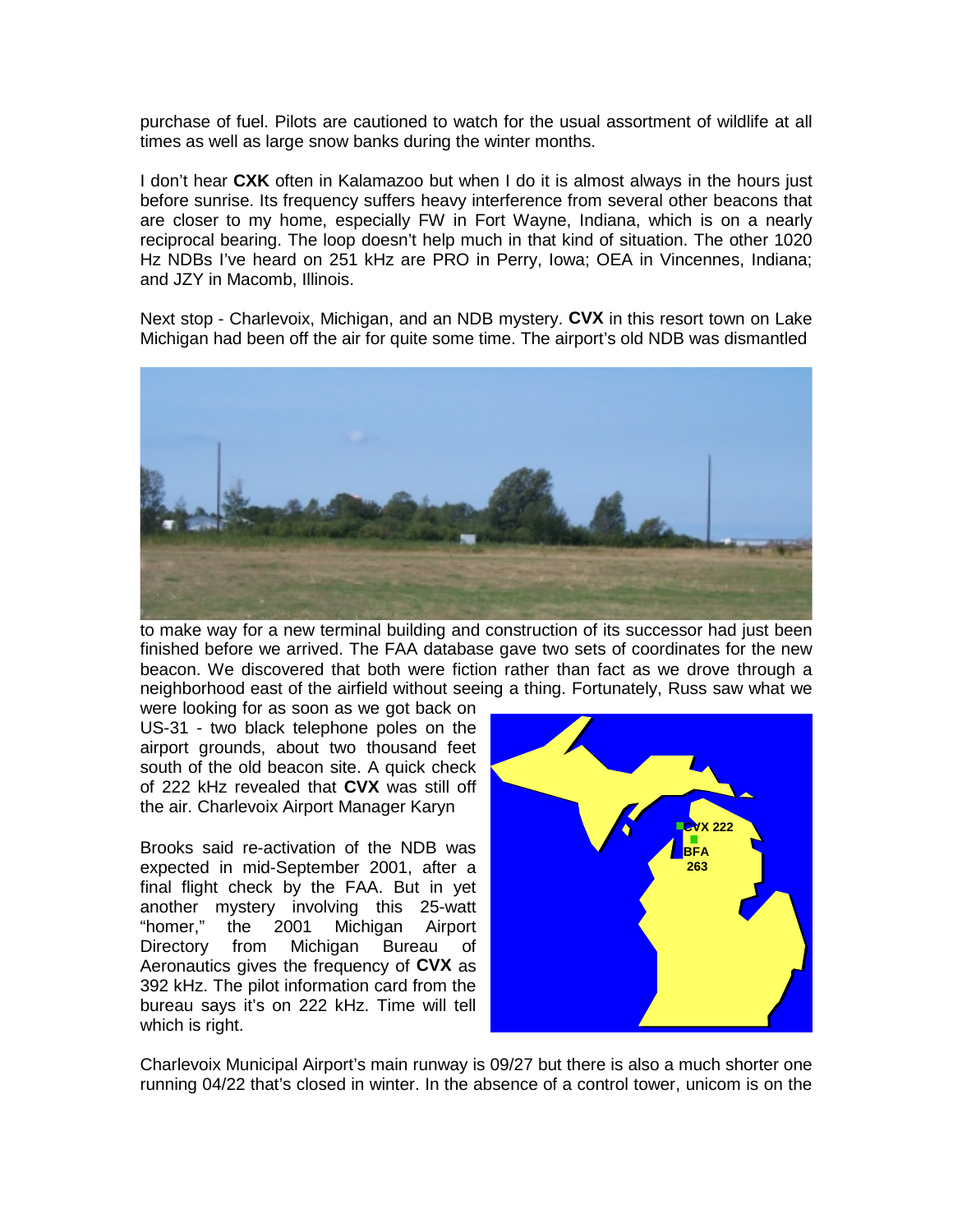familiar frequency of 122.8 MHz with AWOS on 119.925 MHz. Ground communications are on 121.725 MHz.

After seeing CVX, it was time to begin the long drive back home – with one stop to see **[BFA](http://www.alan.gale.clara.co.uk/ARarticle/BFA.mp3)** in Boyne Falls. This 25-watt beacon on 263 kHz is owned by Boyne Mountain Lodge, which has a private airstrip that caters to the wealthy golfers and skiers who make up much of its clientele. We didn't find any obvious way to get closer than about three-tenths of a mile, so we settled for a somewhat distant view from the road that leads to the resort from US-131.



The Boyne Mountain Airport uses 122.8 MHz for Unicom traffic and 122.85 MHz for other communications.

**BFA** is very hard to hear in Kalamazoo, thanks to the 263 kHz "Double Team" of GR in Grand Rapids, Michigan, and GGP in Logansport, Indiana. Just two other 1020 Hz NDBs have made it past the curtain of interference: LQL in Willoughby, Ohio, and BGF in Winchester, Tennessee. Neither is heard very often. On the +400 Hz side, though, things can get interesting some nights with the two T's in Timmins and Thunder Bay, Ontario, competing with YGK in Kingston.

Shortly before Russ and I went north, our friend and fellow NDB enthusiast Doug Klein of Hastings, Michigan, had a chance to visit one of the state's most interesting beacons. For more than 20 years, **[SJ](http://www.alan.gale.clara.co.uk/ARarticle/SJX.mp3)X** on Beaver Island in northern Lake Michigan has been a 25-watt "renegade". It stubbornly insists on using the "split" frequency of 381.5 kHz instead of its assigned channel of 382 kHz. This 500 Hz discrepancy puts the ident for **SJX** on 382.5 kHz – right where DX-ers expect to hear a Canadian, if the 1,000 watts of YPL in Pickle Lake, Ontario, don't get in the way

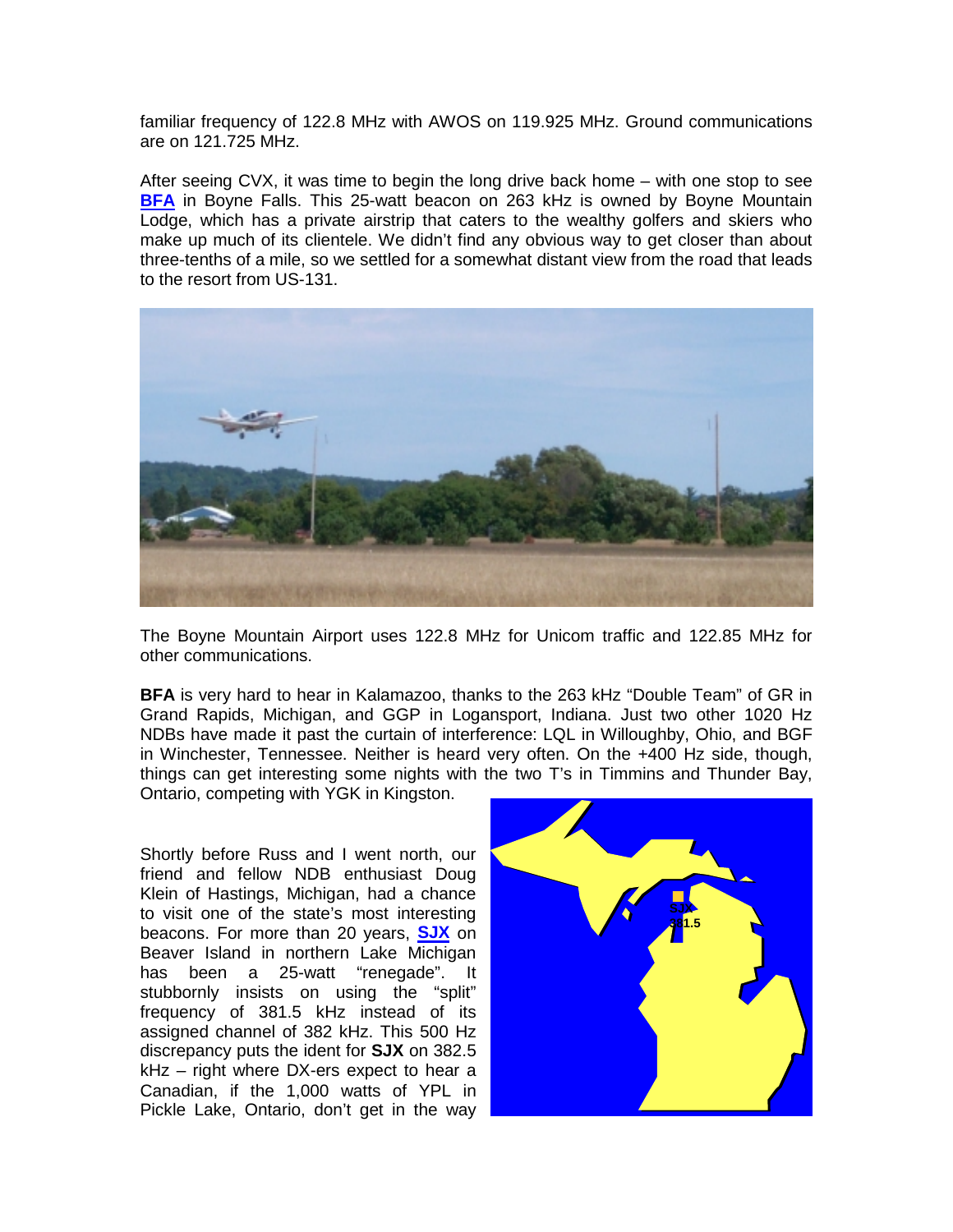(which they often do). In between YPL and **SJX**, little 50-watt XU in London, Ontario, occasionally comes through on a good night.

It is fitting that an island with an outlaw NDB has a nonconformist history of its own. Now a vacation spot, Beaver Island was best known in the mid-19<sup>th</sup> century as the home of "King" Jesse Strang and his band of dissident Mormons, who set up an independent "kingdom" in the middle of Lake Michigan in 1847. It lasted until 1856, when political and economic rivals on Mackinac Island assassinated him.



*(SJX photos courtesy Doug Klein)*

*Wolverine* in 1905 because the name *Michigan* was needed for a new dreadnoughtclass battleship. Her hulk wasn't finally broken up until 1949.

## *To Be Continued…*

Russ and I eventually hope to visit all of the other active NDBs in Michigan as well as some that are now just a memory. All of the following are (or were) 25-watt beacons:

|           | ADG 278 kHz        | <b>Adrian</b>           |
|-----------|--------------------|-------------------------|
|           | AMN 329 kHz        | <b>Alma</b>             |
| AP .      | <b>206 kHz</b>     | Alpena (out-of-service) |
|           | <b>BHW</b> 236 kHz | <b>West Branch</b>      |
| CI.       | 400 kHz            | <b>Sault Ste. Marie</b> |
| <b>CM</b> | 275 kHz            | <b>Hancock</b>          |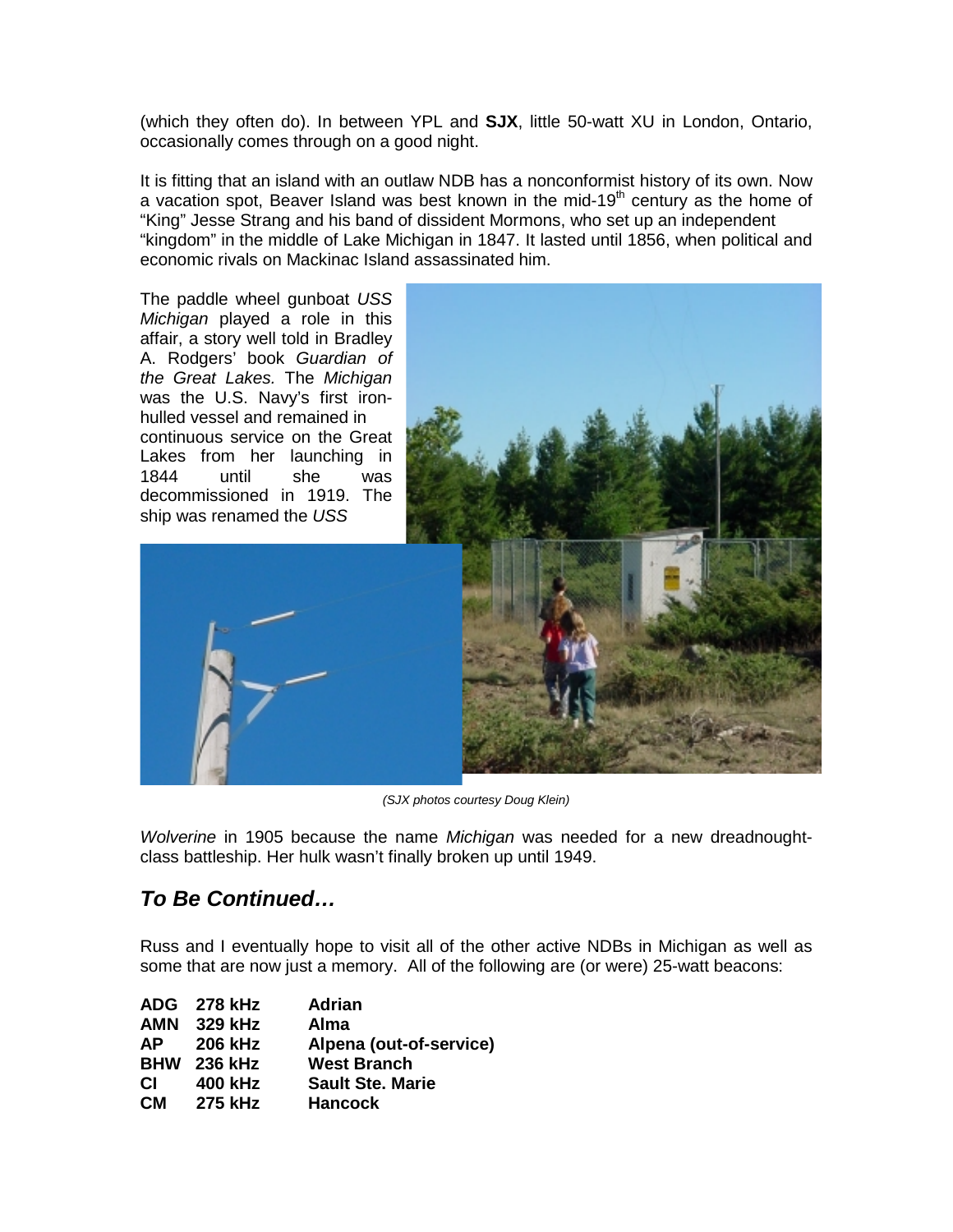| DE         | 338 kHz            | <b>Detroit</b>                                                |
|------------|--------------------|---------------------------------------------------------------|
| <b>DM</b>  | 223 kHz            | <b>Detroit</b>                                                |
| <b>DQV</b> | 378 kHz            | Deckerville (decommissioned)                                  |
|            | <b>DRM</b> 218 kHz | <b>Drummond Island</b>                                        |
| DT         | 388 kHz            | <b>Detroit</b>                                                |
| EY         | 275 kHz            | <b>Port Huron (decommissioned)</b>                            |
| <b>FN</b>  | 269 kHz            | <b>Flint</b>                                                  |
|            | GDW 209 kHz        | <b>Gladwin</b>                                                |
| GKL        | 332 kHz            | <b>Lewiston (decommissioned)</b>                              |
| GL         | 375 kHz            | Gaylord (out-of-service indefinitely)                         |
| <b>GR</b>  | 263 kHz            | <b>Grand Rapids</b>                                           |
|            | GYG 359 kHz        | <b>Grayling (out-of-service indefinitely)</b>                 |
| <b>HYX</b> | 385 kHz            | <b>Saginaw</b>                                                |
|            | <b>IMT</b> 236 kHz | Iron Mountain (decommissioned)                                |
| JX         | 212 kHz            | <b>Jackson</b>                                                |
| LA         | 206 kHz            | Lansing                                                       |
| <b>LDM</b> | 341 kHz            | Ludington                                                     |
| <b>MB</b>  | 254 kHz            | Manistee (out-of-service indefinitely)                        |
| MВ         | 257 kHz            | <b>Saginaw</b>                                                |
|            | <b>MK</b> 219 kHz  | <b>Muskegon</b>                                               |
|            | OGM 375 kHz        | Ontonagon                                                     |
|            | OZW 243 kHz        | <b>Howell</b>                                                 |
| <b>PH</b>  | 332 kHz            | <b>Port Huron</b>                                             |
|            | <b>PZQ</b> 215 kHz | <b>Rogers City (status?)</b>                                  |
|            | <b>RXW</b> 407 kHz | Watersmeet                                                    |
| <b>RYS</b> | 419 kHz            | <b>Grosse Ile (Detroit)</b>                                   |
| <b>SO</b>  | 410 kHz            | <b>Marquette</b>                                              |
| <b>TCU</b> | 239 kHz            | Tecumseh (one of only two "private" NDBs in Michigan)         |
| TN         | 239 kHz            | <b>Menominee (status? Actually near Marinette, Wisconsin)</b> |
| <b>UIZ</b> | 215 kHz            | <b>Utica (Detroit)</b>                                        |
| VQ         | <b>230 kHz</b>     | <b>Detroit</b>                                                |
| YI         | 359 kHz            | <b>Ypsilanti (Detroit)</b>                                    |

Sadly, these marine NDBs in Michigan have been silent since they were decommissioned in 1996 (list courtesy Dave Tomasko in Chicago):

| <b>PT</b> | 285 kHz        | <b>Pentwater North Pierhead Light</b> | 25 watts |
|-----------|----------------|---------------------------------------|----------|
| <b>PX</b> | 285 kHz        | Presque Isle Breakwater Light         | 25 watts |
| HO        | <b>287 kHz</b> | <b>Holland Harbor Light</b>           | 25 watts |
| C         | 289 kHz        | <b>Keweenaw Entrance Light</b>        | 25 watts |
| W         | <b>289 kHz</b> | Poe Reef Light                        | 25 watts |
| GV        | <b>290 kHz</b> | <b>Gravelly Shoals Light Station</b>  | 25 watts |
| м         | <b>290 kHz</b> | <b>Detroit River Light</b>            | 5 watts  |
| <b>FR</b> | 291 kHz        | <b>Frankfort Light</b>                | 25 watts |
| <b>PR</b> | 293 kHz        | <b>Presque Isle Light</b>             | 50 watts |
| М         | 298 kHz        | <b>Manitou Island Light</b>           | 75 watts |
| <b>ST</b> | 300 kHz        | <b>Manistee Pierhead Light</b>        | 2 watts  |
| <b>TW</b> | 300 kHz        | <b>Tawas Point Light</b>              | 75 watts |
| <b>CR</b> | 302 kHz        | <b>Charlevoix Light</b>               | 20 watts |
| <b>AL</b> | 303 kHz        | <b>Alpena Light</b>                   | 5 watts  |
| X.        | 305 kHz        | <b>Passage Island Light Station</b>   | 75 watts |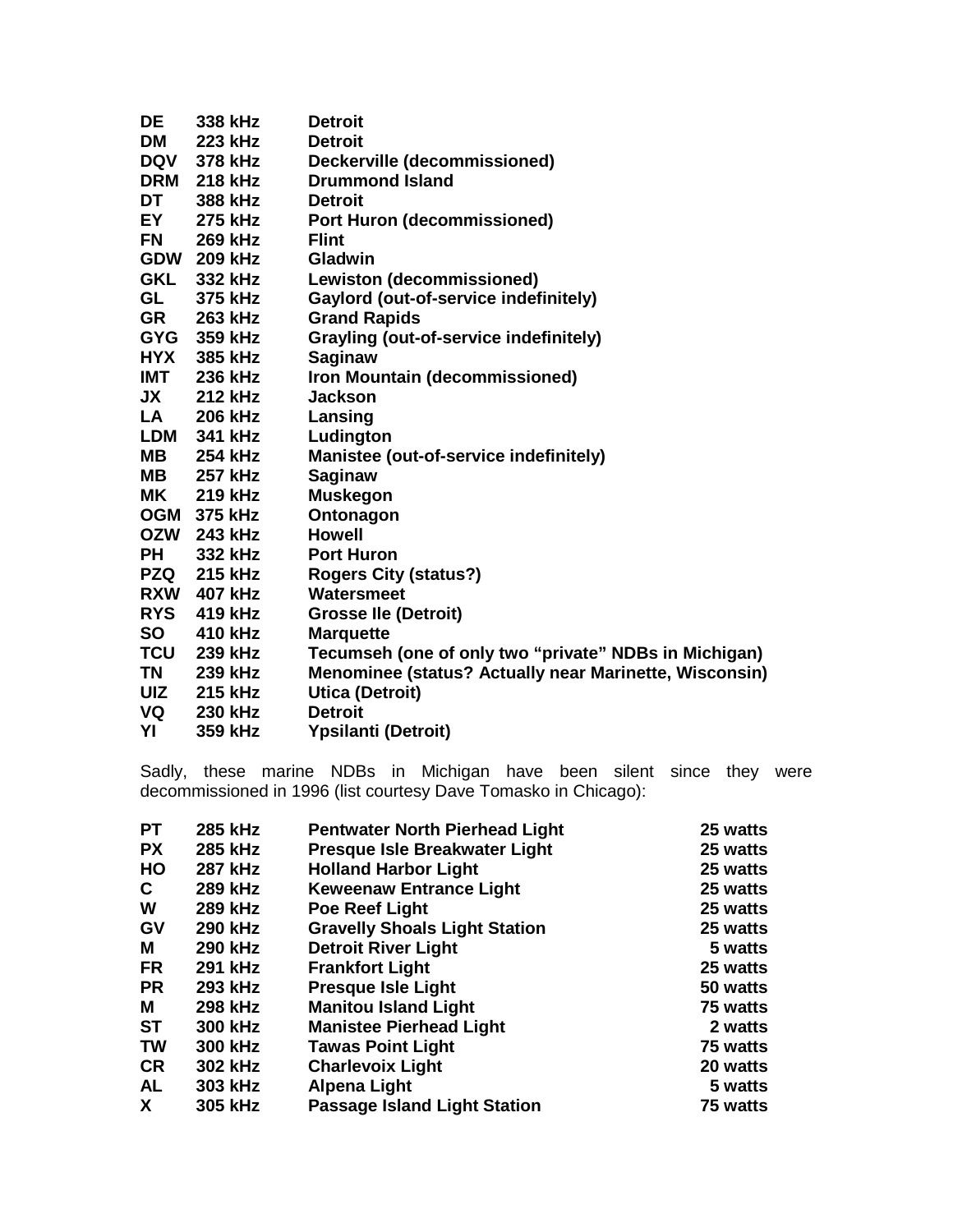| <b>307 kHz</b> | <b>Detour Reef Light Station</b>         | 30 watts |
|----------------|------------------------------------------|----------|
| 308 kHz        | <b>Ludington Breakwater Light</b>        | 50 watts |
| 308 kHz        | <b>Port Sanilac Light</b>                | 2 watts  |
| 310 kHz        | <b>Manistique Light</b>                  | 25 watts |
| 314 kHz        | <b>Keweenaw Entrance Light</b>           | 25 watts |
| 314 kHz        | <b>Fort Gratiot Light</b>                | 50 watts |
| 315 kHz        | <b>Grays Reef Light</b>                  | 25 watts |
| 316 kHz        | <b>Grand Haven Entrance Light</b>        | 25 watts |
| 318 kHz        | <b>Whitefish Point Light Station</b>     | 75 watts |
| 320 kHz        | <b>North Manitou Shoal Light Station</b> | 8 watts  |
| 320 kHz        | <b>Harbor Beach Light</b>                | 50 watts |
| 321 kHz        | <b>Eagle Harbor Light Station</b>        | 75 watts |
| 322 kHz        | <b>Muskegon South Pierhead Light</b>     | 75 watts |
| 322 kHz        | <b>Round Island Passage Light</b>        | 25 watts |
| 325 kHz        | <b>Saint Joseph Pierhead Light</b>       | 40 watts |
|                |                                          |          |



#### *Meet the Authors:*

**Andy Robins** is the news director of WMUK (FM), the public radio station at Western Michigan University in Kalamazoo. He became a Technician Class amateur radio operator in 1993 and has been a DX-er of one sort or another since 1970. His current passion is DXing non-directional LF radio beacons. His other radio interests include aeronautical utilities on the HF bands. Andy's "shack" includes Yaesu FRG-100 and Collins 51S1 receivers and a slightly beat-up Radio Shack DX-440 for NDB road trips. On the ham bands, he uses a Yaesu FT-100 and an Alinco DJ-<br>580T. He can be reached by e-mail at be reached by e-mail at [andrew.robins@wmich.edu](mailto:andrew.robins@wmich.edu)

**Russell Robins** is a research scientist at Pharmacia Corporation. He got his Advanced Class ham ticket in 1986, after a two-year stint as Novice WN8QZE during the 1970's. He built Andy's ten-foot air-core LF loop from plans supplied by Steve McDonald VE7SL in British Columbia. Russell's radio interests include talking to as many Russians as possible on 20 meters with only five watts, using his Yaesu FT-817 transceiver. He has an FT-100 too, but it's becoming jealous of the '817. He also participates in Andy's NDB "hunts" with grace and good humor.